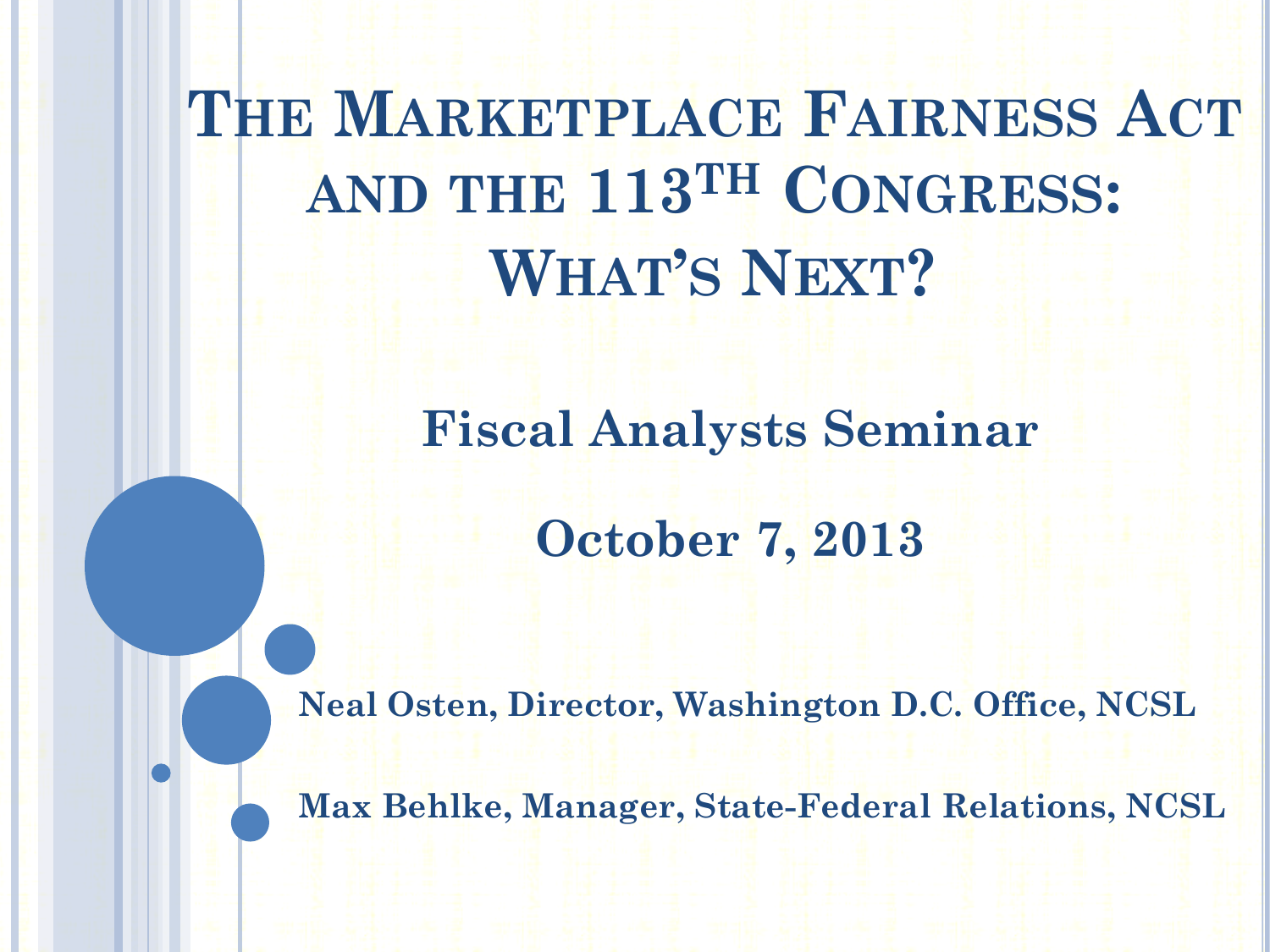#### **PRESENTATION OUTLINE**

 **Overview of Remote Sales Tax Collection Issue**

**Marketplace Fairness Act (S. 743/H.R. 684)**

**113th Congress**

- **Government Shutdown**
- **Debt Ceiling**

**Looking Ahead**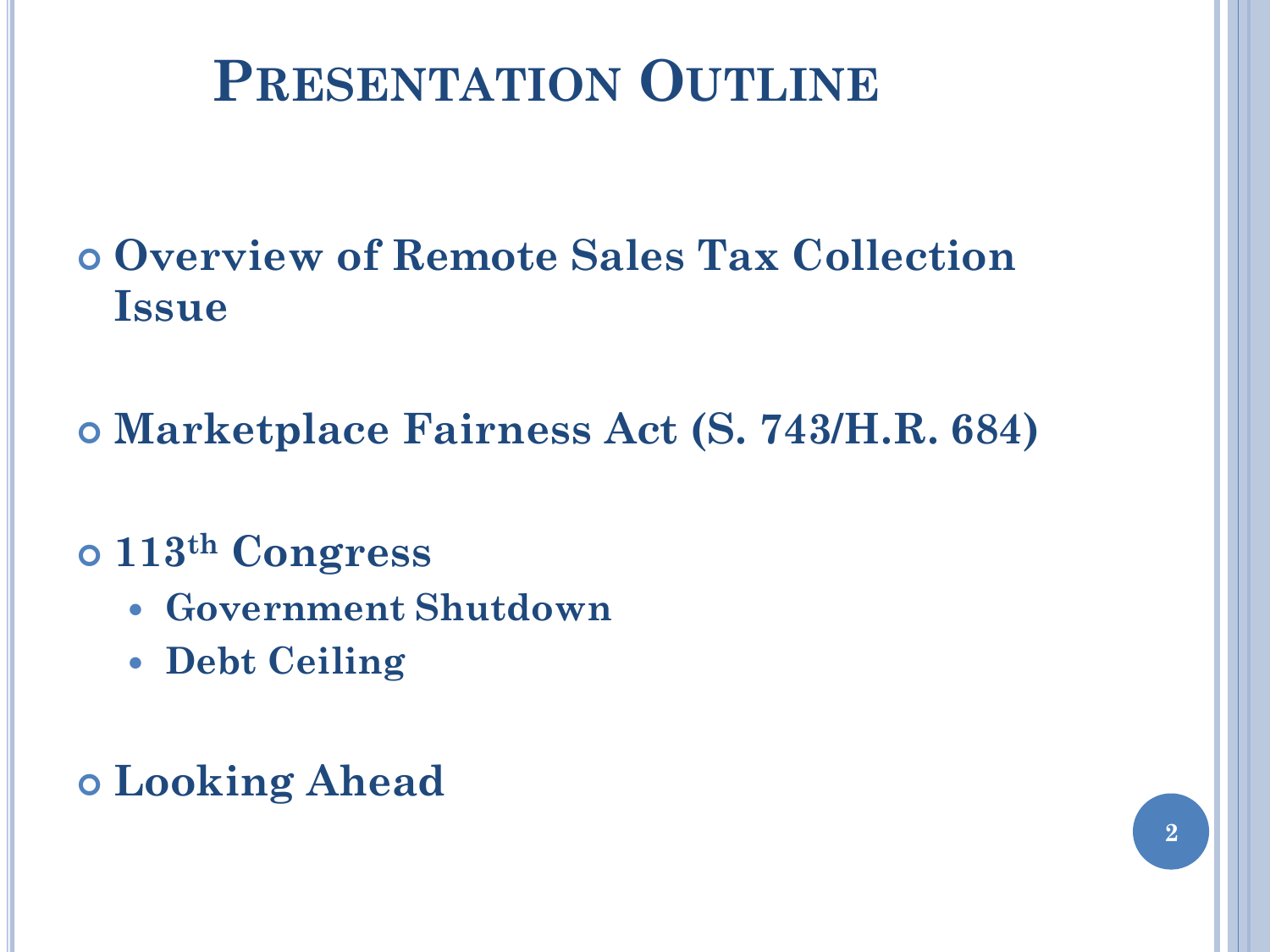#### **PROBLEM-**

**States can't require out-of-state retailers to collect sales and use taxes owed on purchases made by in-state customers.**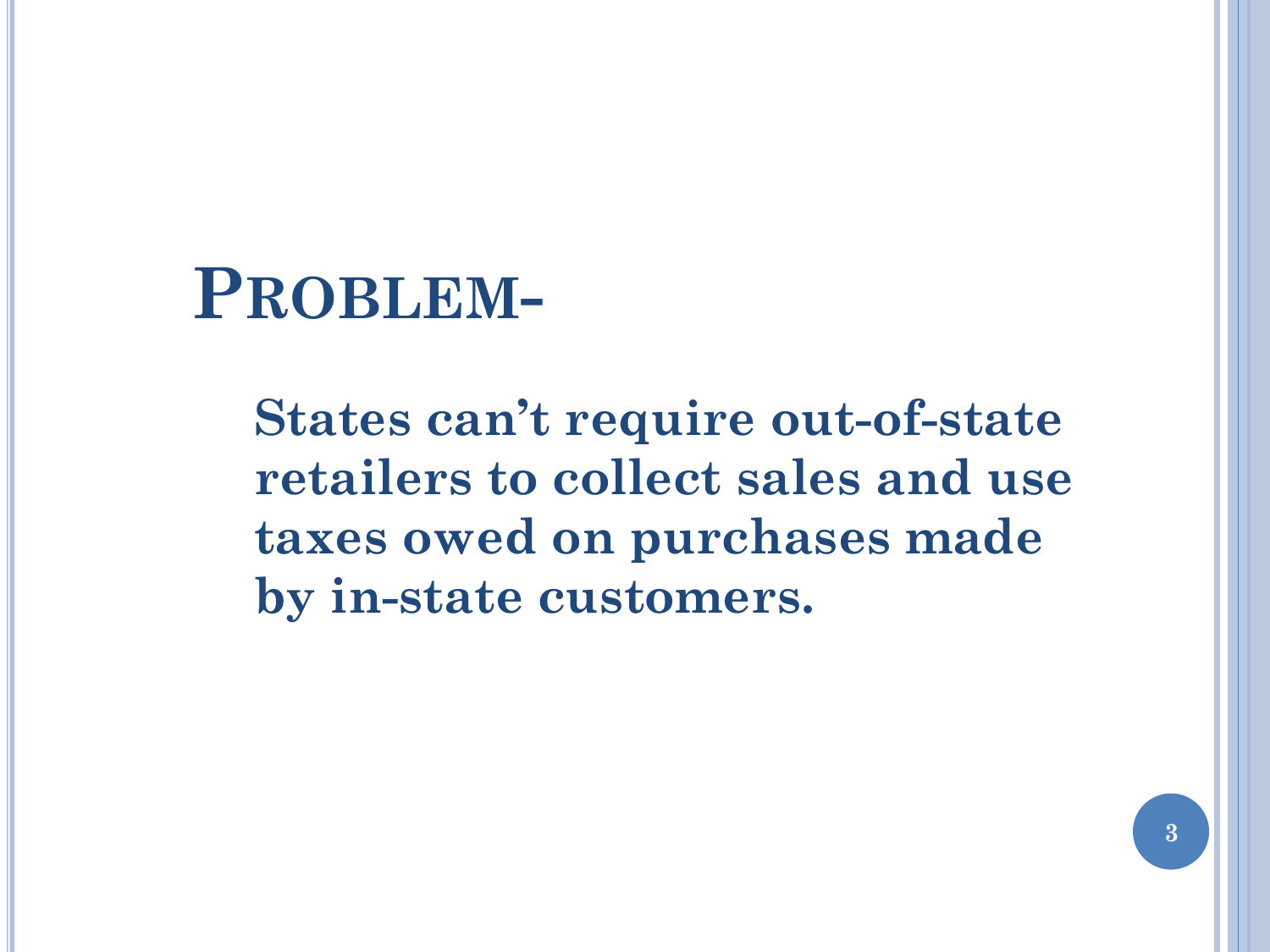# **WHY IS THIS A PROBLEM?**

 Because out-of-state retailers (including online retailers) are not required to collect the sales or use tax in the same way that local businesses do – which puts them at a disadvantage.

 In some States, this can mean a **5 to 10%** price advantage for out-of-state retailers.

 A study by the University of Tennessee found that States will be unable to collect as much as **\$23 billion** in owed taxes for FY 12. A number that will only increase with the expansion of electronic commerce.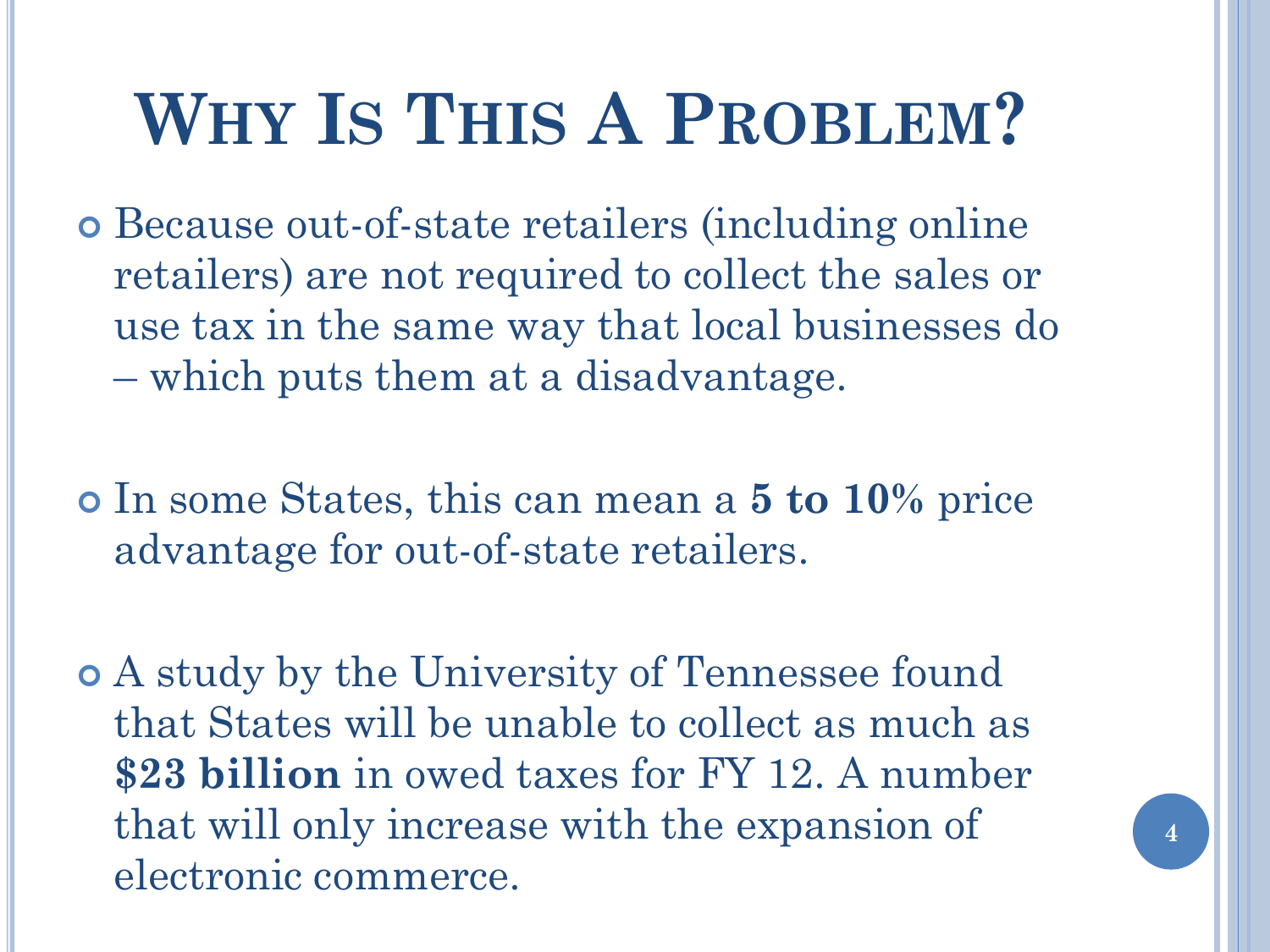# **WHY CAN'T STATES COLLECT?**

**Supreme Court Cases:**

-1967 National Bellas Hess, Inc. v. Illinois -1992 Quill Corp. v. North Dakota

Court ruled that states cannot force out-of-state retailers to collect owed sales and use taxes because it puts an **"undue burden"** on interstate commerce.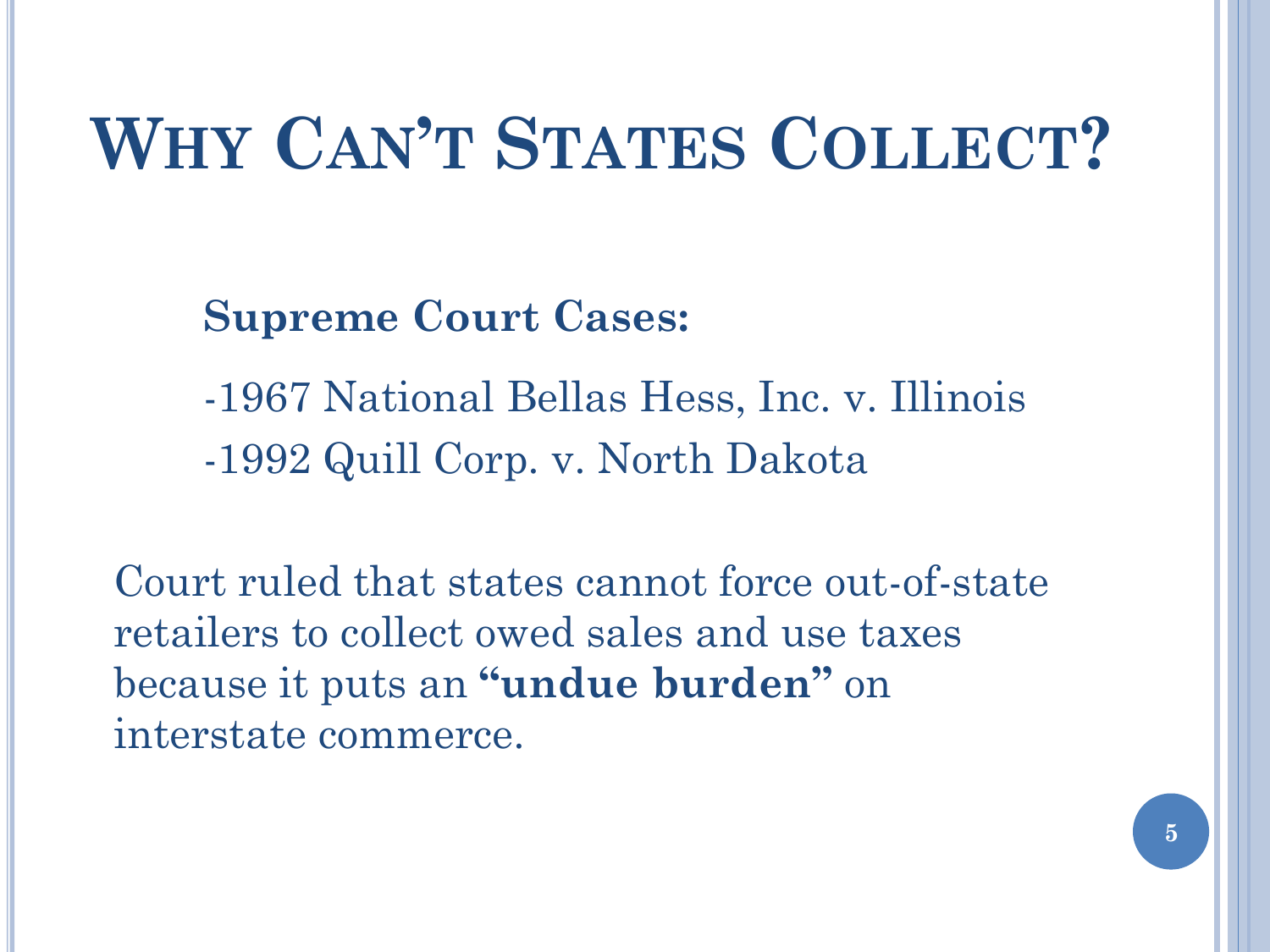## **STATE ACTIVITY**

Streamlined Sales and Use Tax Agreement

Affiliate Nexus or "Amazon" Laws

Notice legislation

Deals with online retailers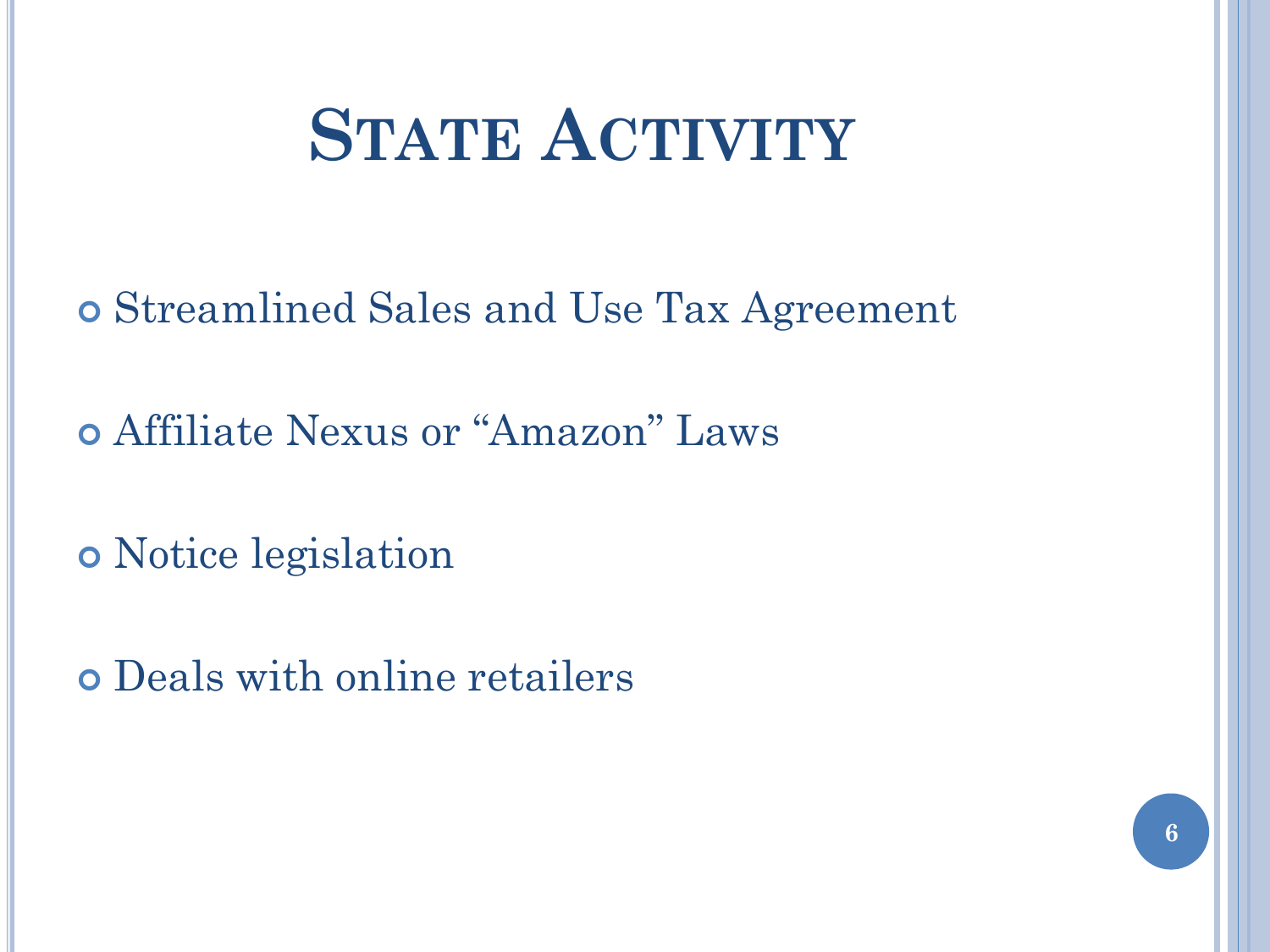#### **SOLUTION-**

**Passage of federal legislation that grants states authority to collect sales and use taxes owed on remote purchases.**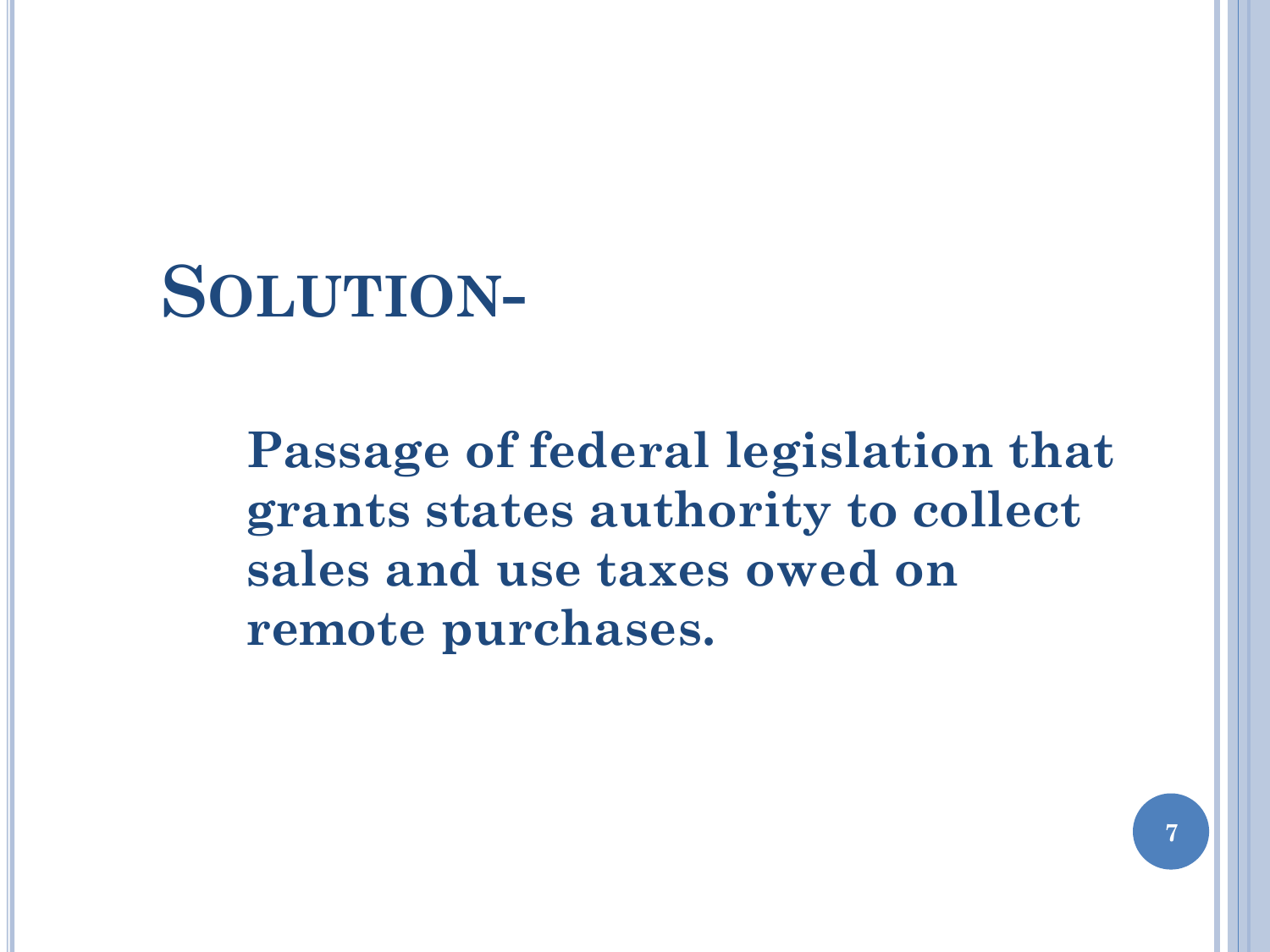## **FEDERAL LEGISLATION**

In Quill Corps. v. North Dakota, the Supreme Court ruled that a business must have a physical presence in a state for that state to require it to collect sales taxes. However, the court explicitly stated that Congress can overrule the decision through legislation.

*Congress has the power to protect interstate commerce from intolerable or even undesirable burdens." In this situation, it may be that "the better part of both wisdom and valor is to respect the judgment of the other branches of the Government." - Justice Scalia in Quill Decision*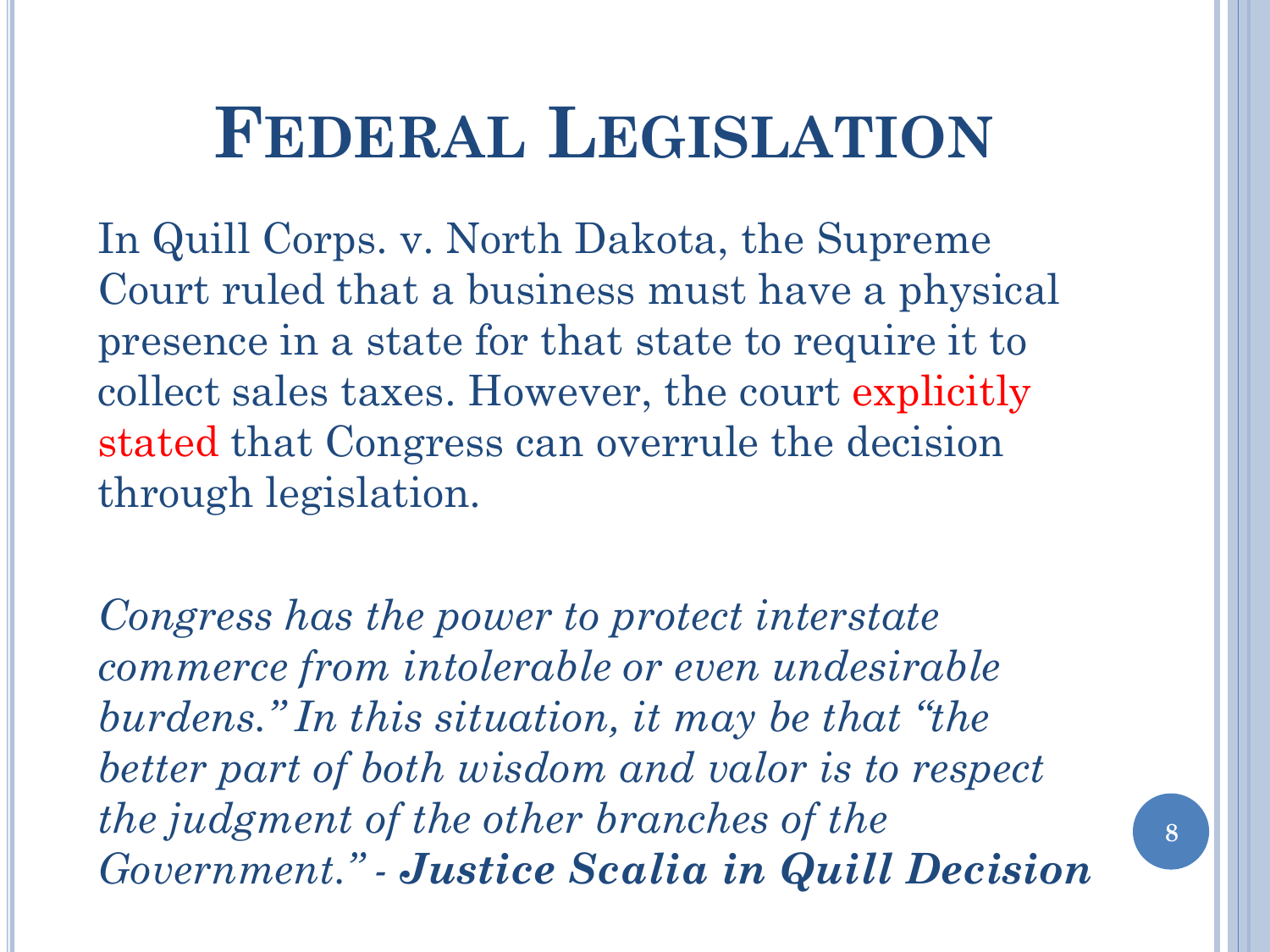# **WHAT IS THE MARKETPLACE FAIRNESS ACT?**

The Marketplace Fairness Act grants States the authority to compel out-of-state online and catalog retailers "remote sellers", to collect sales tax at the time of a transaction - **exactly** like local retailers are **already** required to do.

However, there is a caveat…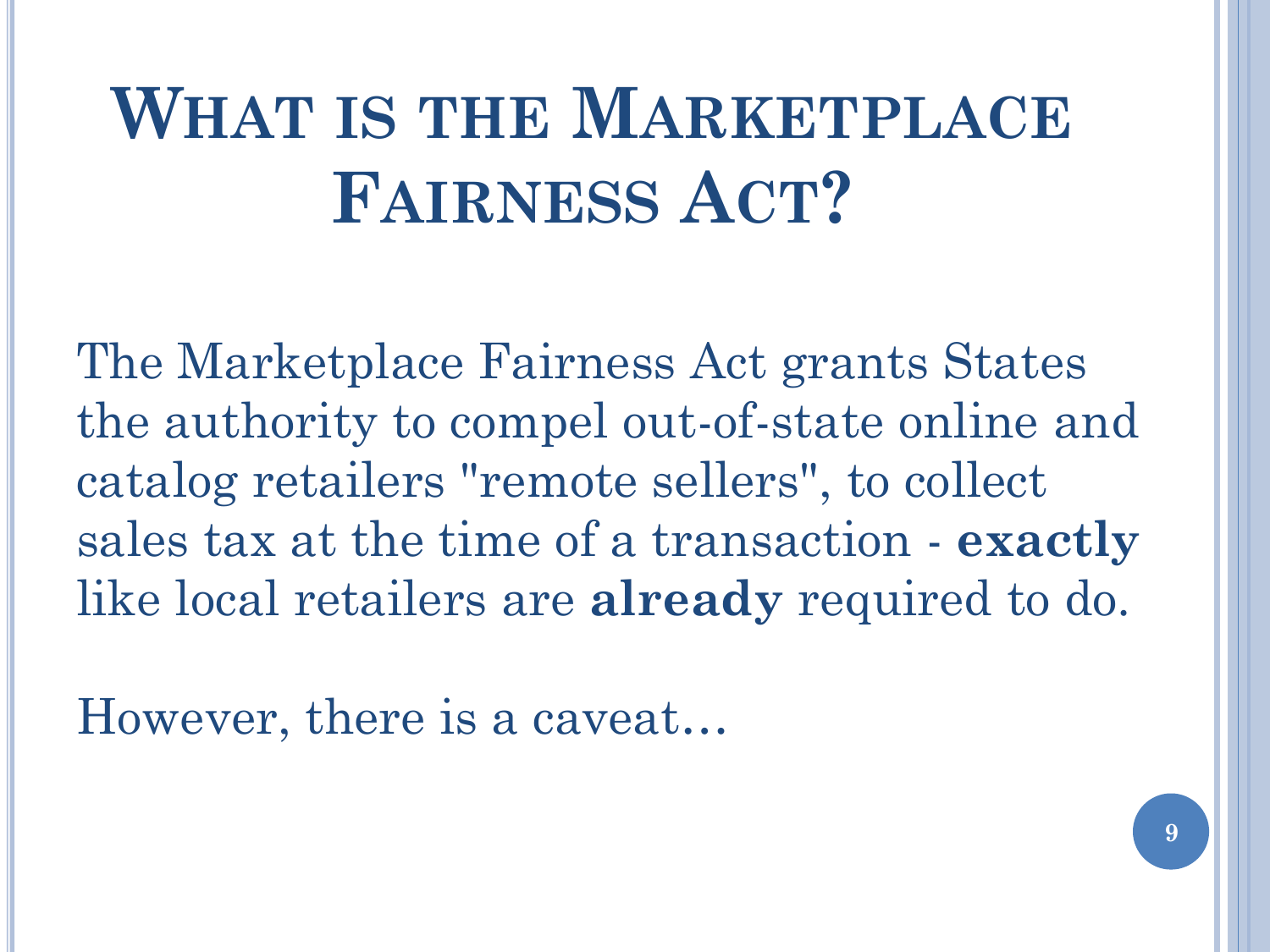## States are only granted this authority **after** they have simplified their sales tax laws.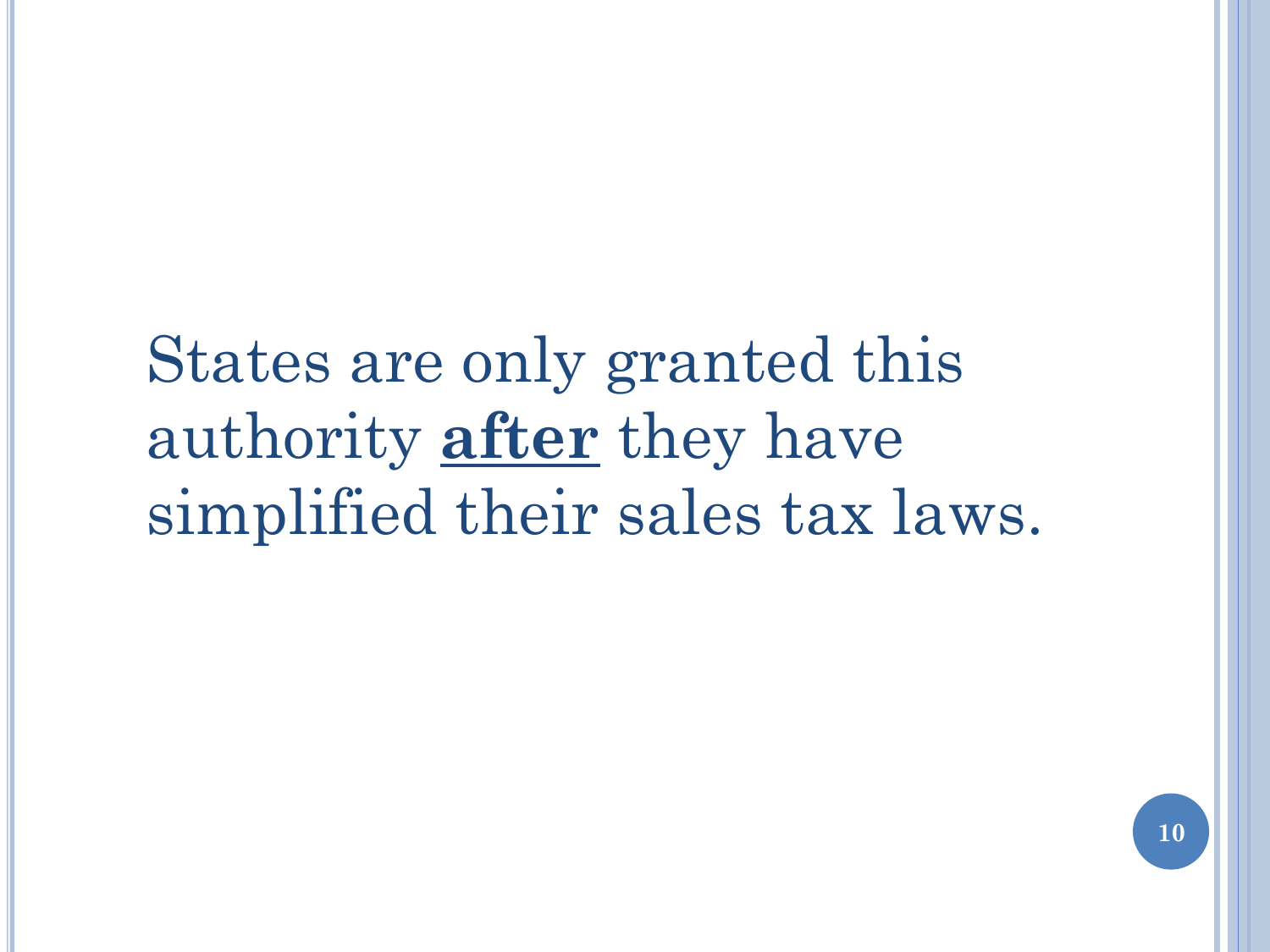#### **Marketplace Fairness Act (S. 743/H.R. 684)**

- **Option 1:** Any state that is a full member of Streamlined will have collection authority on the first day of the calendar quarter that is at least 180 days after enactment.
- **Option 2:** Alternatively, states can meet essentially five simplification mandates listed in the bill. States that choose this option must agree to:
- 1. Notify retailers in advance of any rate changes within the state.
- 2. Designate a single state organization to handle sales tax registrations, filings, and audits.
- 3. Establish a uniform sales tax base for use throughout the state.
- 4. Use destination sourcing to determine sales tax rates for out-of-state purchases.
- 5. Provide free software for managing sales tax compliance, and hold retailers harmless for any errors that result from relying on state-provided systems and data.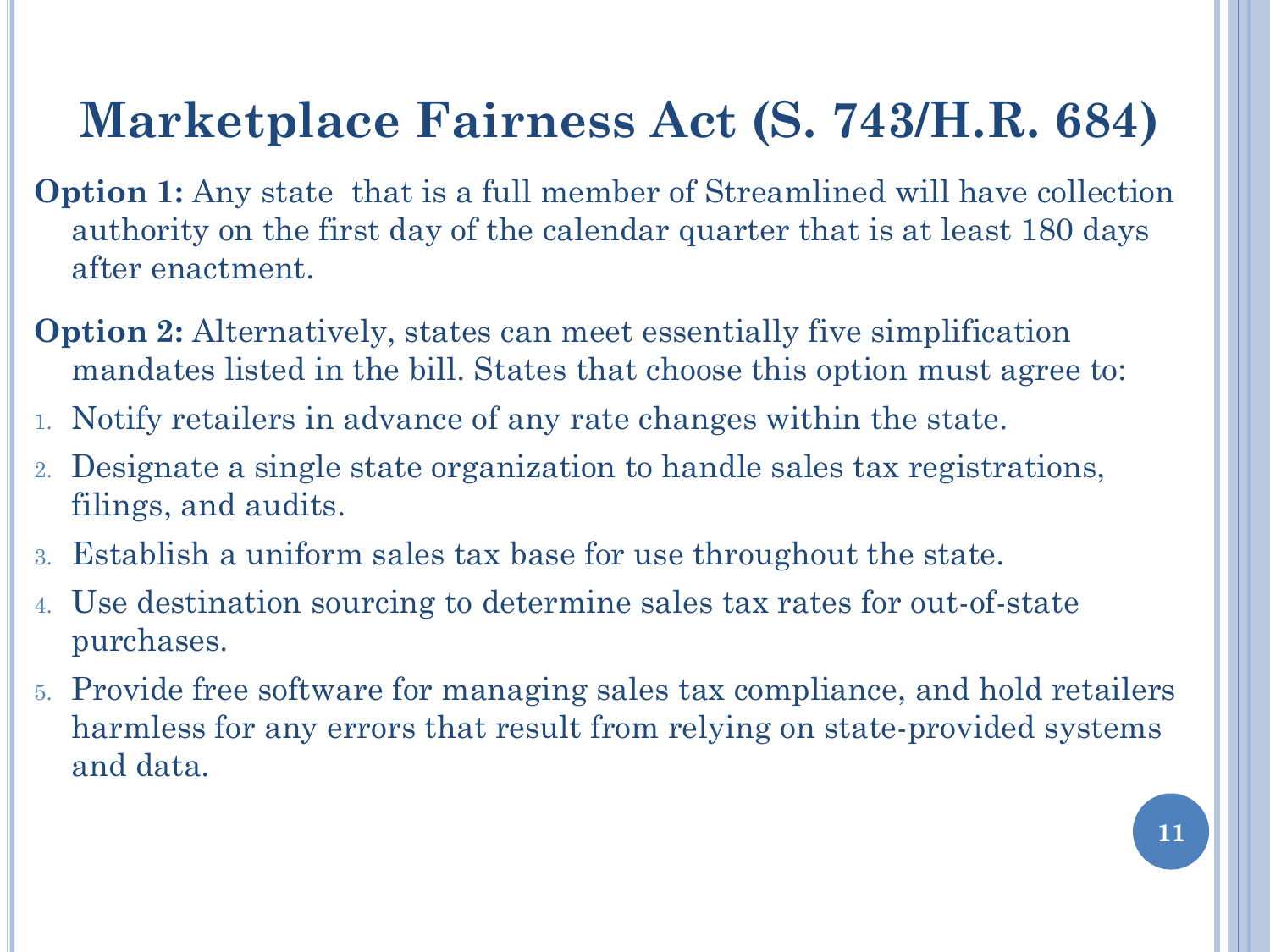# **MARKETPLACE FAIRNESS ACT AND THE 113TH CONGRESS**

Passed Senate on May 6, 2013, 69-27

Referred to House Judiciary Committee

- Chairman Bob Goodlatte, (R-VA)
- 7 Principles Release September 18, 2013
- Hearing later this Fall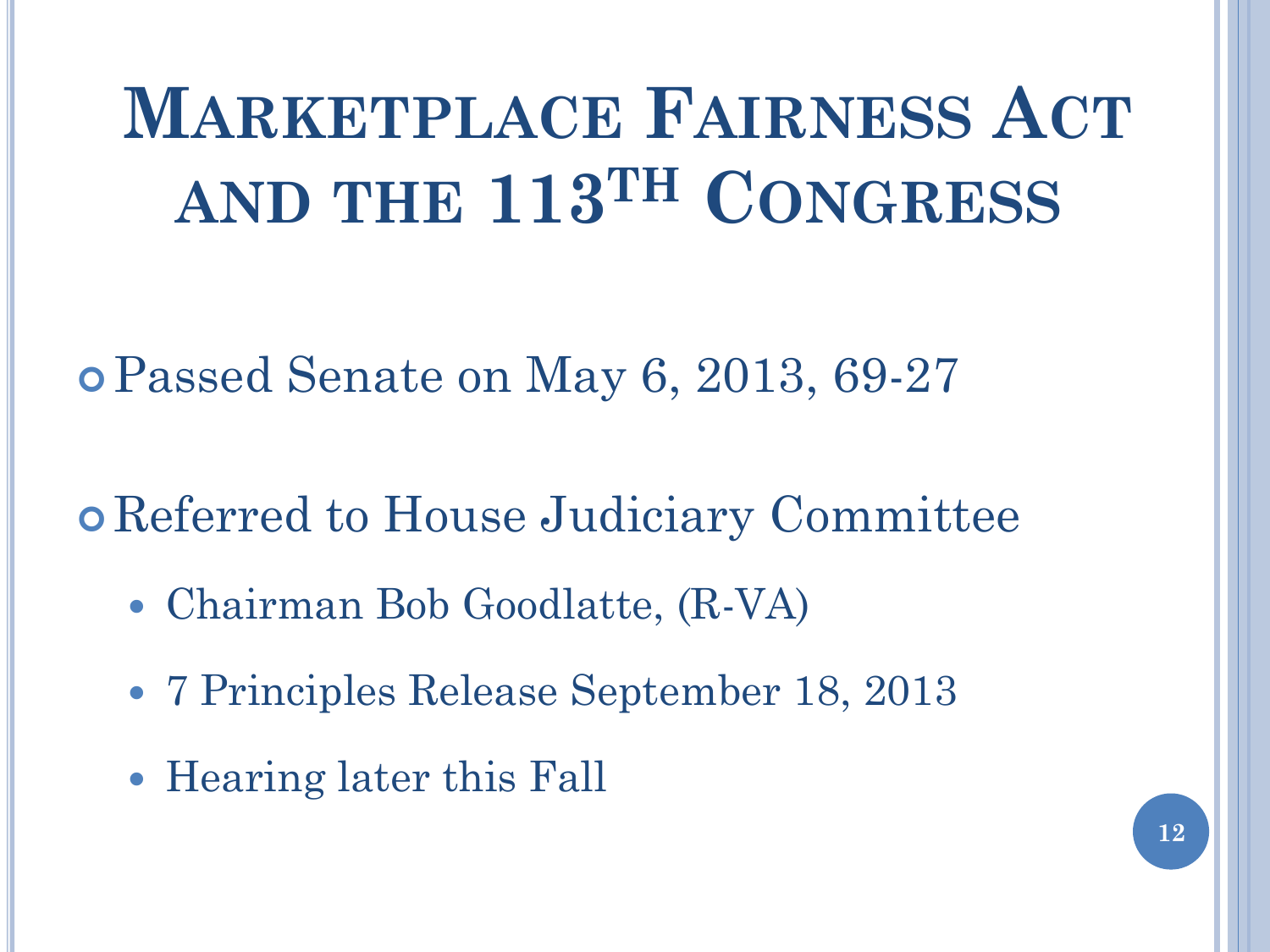#### **JUDICIARY COMMITTEE PRINCIPLES ON REMOTE SALES TAX**

- **1. Tax Relief** Using the Internet should not create new or discriminatory taxes not faced in the offline world. Nor should any fresh precedent be created for other areas of interstate taxation by States.
- **2. Tech Neutrality**  Brick & Mortar, Exclusively Online, and Brick & Click businesses should all be on equal footing. The sales tax compliance burden on online Internet sellers should not be less, but neither should it be greater than that on similarly situated offline businesses.
- **3. No Regulation Without Representation** Those who would bear state taxation, regulation and compliance burdens should have direct recourse to protest unfair, unwise or discriminatory rates and enforcement.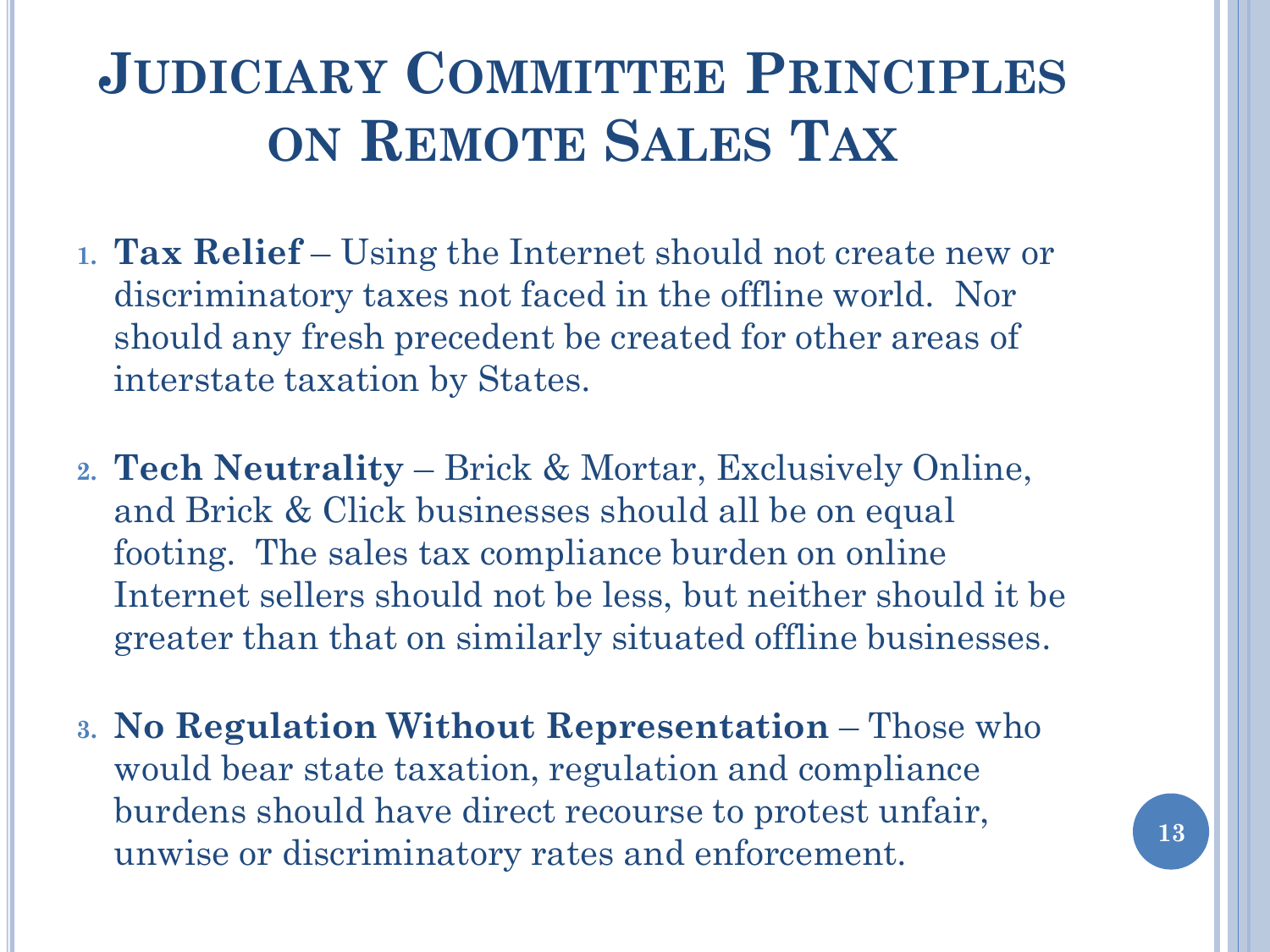- **4. Simplicity** Governments should not stifle businesses by shifting onerous compliance requirements onto them; laws should be so simple and compliance so inexpensive and reliable as to render a small business exemption unnecessary.
- **5. Tax Competition** Governments should be encouraged to compete with one another to keep tax rates low and American businesses should not be disadvantaged vis-avis their foreign competitors.
- **6. States' Rights –** States should be sovereign within their physical boundaries. In addition, the federal government should not mandate that States impose any sales tax compliance burdens.
- **7. Privacy Rights** Sensitive customer data must be protected.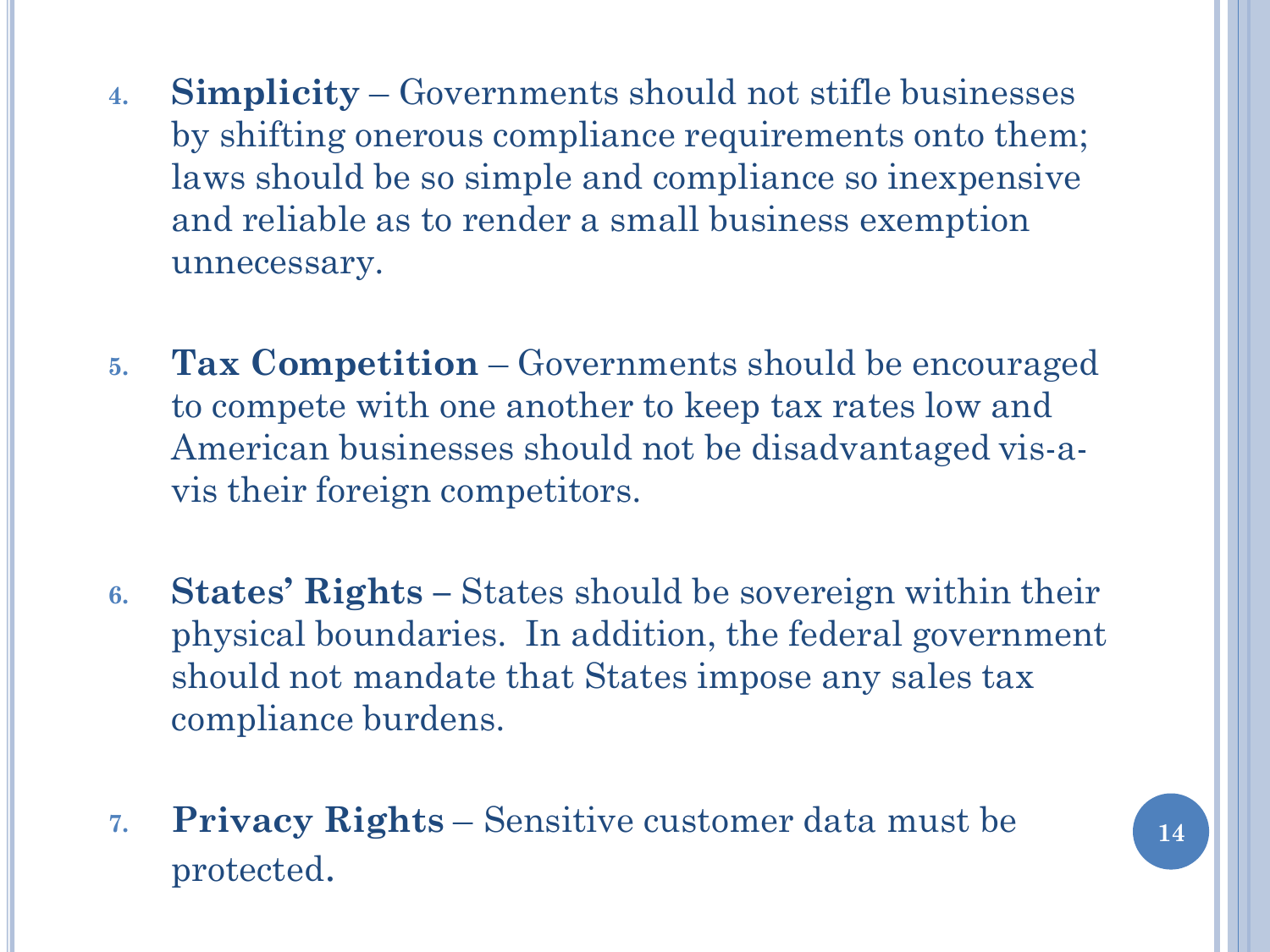## **GRIDLOCK ON CAPITOL HILL**

Government shutdown October 1

 $\triangleright$  Government will exhaust borrowing authority by  $\sim$ October 17

2014 mid-term elections